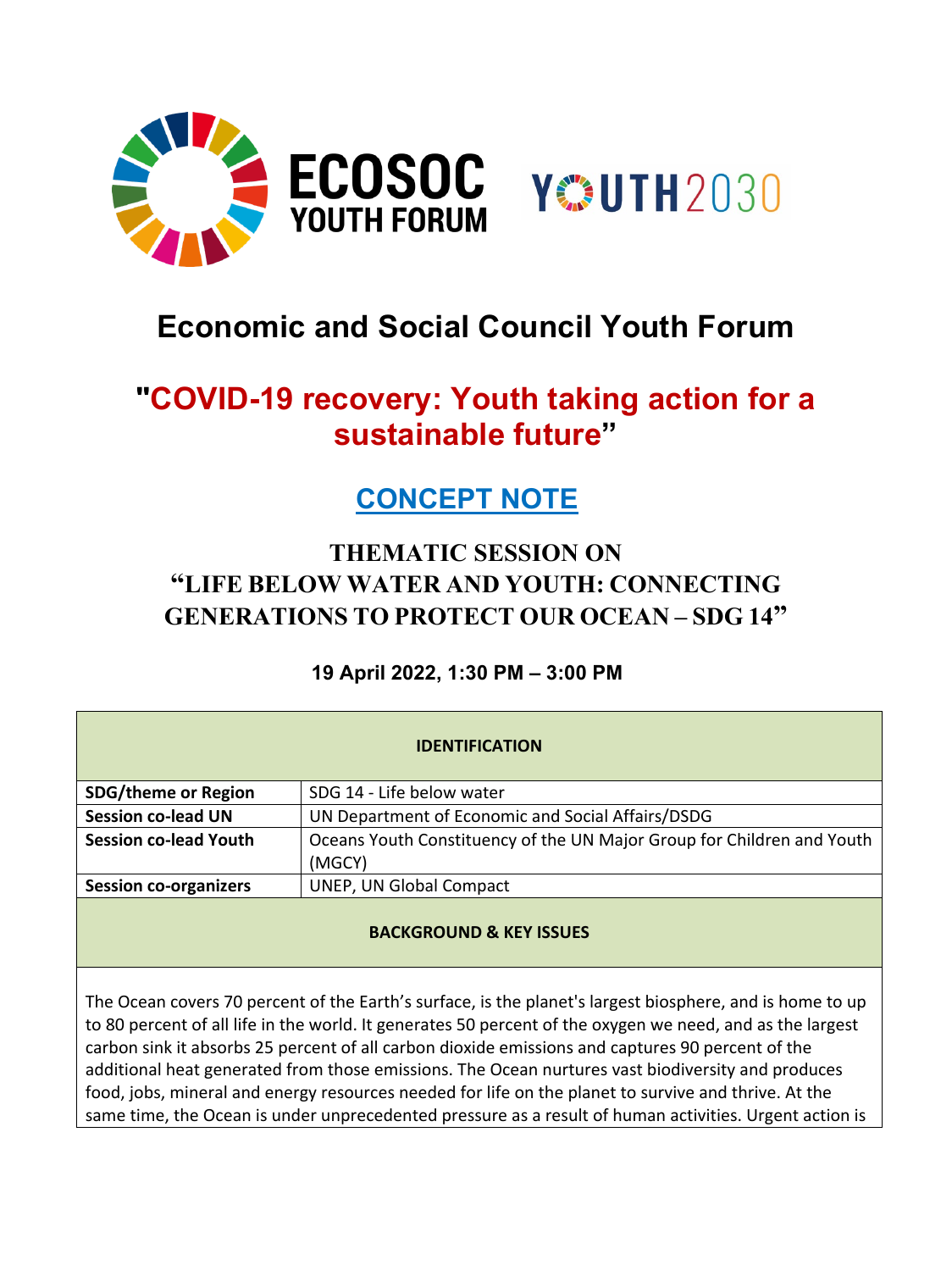required to protect the health of the Ocean from threats posed by growing populations, increasing pollution, over-exploitation, climate change, food insecurity and diminishing biodiversity.

2022 is a critical year for the Ocean. Convened by the United Nations General Assembly and co-hosted by the Governments of Kenya and Portugal, the ["United Nations Conference to Support the](https://www.un.org/en/conferences/ocean2022)  [Implementation of Sustainable Development Goal 14: Conserve and sustainably use the oceans, seas](https://www.un.org/en/conferences/ocean2022)  [and marine resources for sustainable development"](https://www.un.org/en/conferences/ocean2022) will be held from 27 June to 1 July in Lisbon, Portugal, under the overarching theme: "Scaling up ocean action based on science and innovation for the implementation of Goal 14: stocktaking, partnerships and solutions". SDG 14 will also be under indepth review at the 2022 High Level Political Forum on Sustainable Development (HLPF) to be convened under the auspices of the ECOSOC from 5 to 15 July 2022. In addition, several other key UN intergovernmental processes unfolding this year will have a direct impact on the Ocean and its wellbeing, including the resumed session of the fifth UN Environment Assembly that took place from 28 February to 2 March that decided to forge a legally binding agreement; the Special Session of the UN Environment Assembly UNEP@50 held from 3 to 4 March where the commitment to environment cooperation was affirmed; the Stockholm+50 international meeting to be held from 2 to 3 June; the COP27 of UNFCCC from 7 to 18 November, and part 2 of the COP15 of the Convention on Biodiversity planned to take place in the third quarter this year.

Given the critical role that young people have in the conservation and sustainable use of oceans, seas and marine resources for sustainable development, this session will provide a unique platform for youth to showcase ideas, recommendations, innovations, youth-led solutions and actions, to "Save our ocean, Protect our future". It will also contribute to raising awareness among youth of the 2022 United Nations Ocean Conference in late June and the review of SDG 14 at the 2022 High-level Political Forum on Sustainable Development (HLPF), the implementation of the Decade of Ocean Science for Sustainable Development, as well as other related processes.

#### **SESSION OBJECTIVES**

- To raise awareness amongst youth in taking action in support of SDG 14 and seek to highlight how youth can inform and/or participate in key UN intergovernmental processes in this regard, including the upcoming 2022 UN Ocean Conference.
- To mobilize youth action to strengthen environmental multilateralism, science, and policy, while fostering partnerships with key stakeholders to conserve oceans, seas, and restore marine ecosystems.
- To share best practices and solutions for the successful implementation of SDG14, inspiring action to tackle the environmental crisis of climate, pollution, and nature that affects oceans, seas, and marine resources.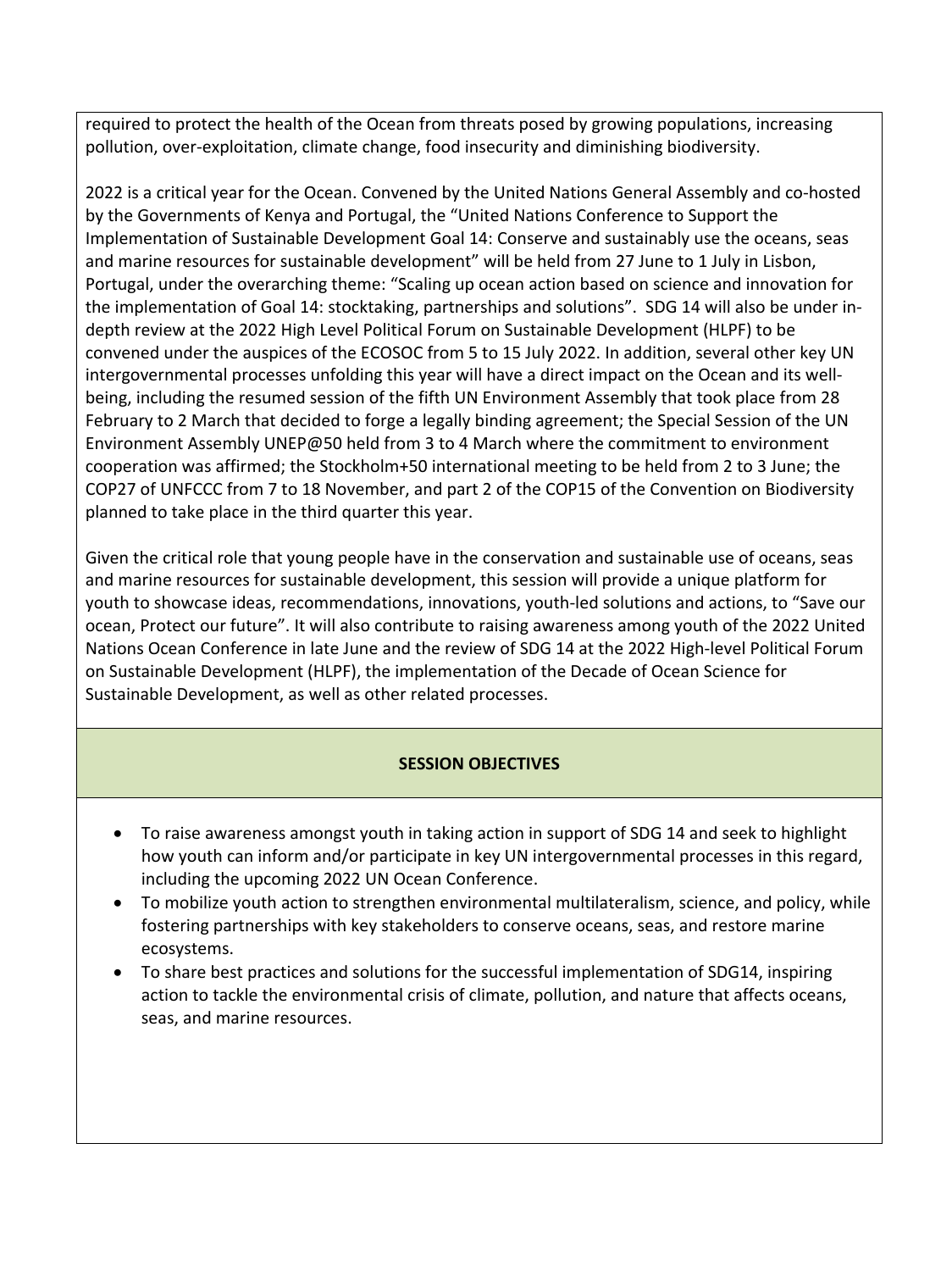#### **EXPECTED OUTCOMES**

- A summary of discussion including key messages and recommendations will be prepared by the co-leads.
- Key takeaways from the ECOSOC Youth Forum will inform the 2022 UN Ocean Conference and the 2022 HLPF and be widely disseminated through relevant youth networks.

#### **APPROACH USED TO GENERATE CONCRETE CONTRIBUTIONS AND RECOMMENDATIONS**

Padlet will be used to engage participants to share their ocean action commitments in their own language during the event. The padlet will also be an opportunity to highlight the official registration for voluntary commitments in the lead up to the Ocean Conference and identify proven and scalable solutions to encourage registration.

#### **OVERALL STRUCTURE AND FLOW**

- **1:30 - 1:38 pm Welcome/Opening Remarks** (DESA, MGCY as co-leads)
- **1:38 - 1:40 pm Video** (UN Ocean Conference featuring the SEO)
- **1:40 - 2:20 pm Moderated interactive dialogue**
- Moderator:
	- Ashlan Cousteau, Journalist, Explorer, Ocean Advocate
- Panellists:
	- Brandon Levy, Chief Programme Officer, Sustainable Ocean Alliance
	- Gator Halpern, Co-Founder and President, Coral Vita
	- Pamela Tapia, Marine biologist at Kalanbio, Member of Mexico Delegation to CBD
	- Lefteris Arapakis, Co-Founder, Enaleia
	- Stephanie Schandorf, Associate Director, Gulf of Guinea Maritime Institute

#### **2:20 - 2:30 pm Message from Specials Guests (Co-facilitators for the intergovernmental consultation on the political declaration for the 2022 UN Ocean Conference)**

- H.E. Keisha A. McGuire, Permanent Representative of Grenada to the UN
- H.E. Amb. Martin Bille Hermann, Permanent Representative of Denmark to the UN

#### **2:30 - 2:55 pm Moderated interactive dialogue** continues with Q&A

**2:55 - 3:00 pm Closing remarks** (UNGC, UNEP as organizing partners)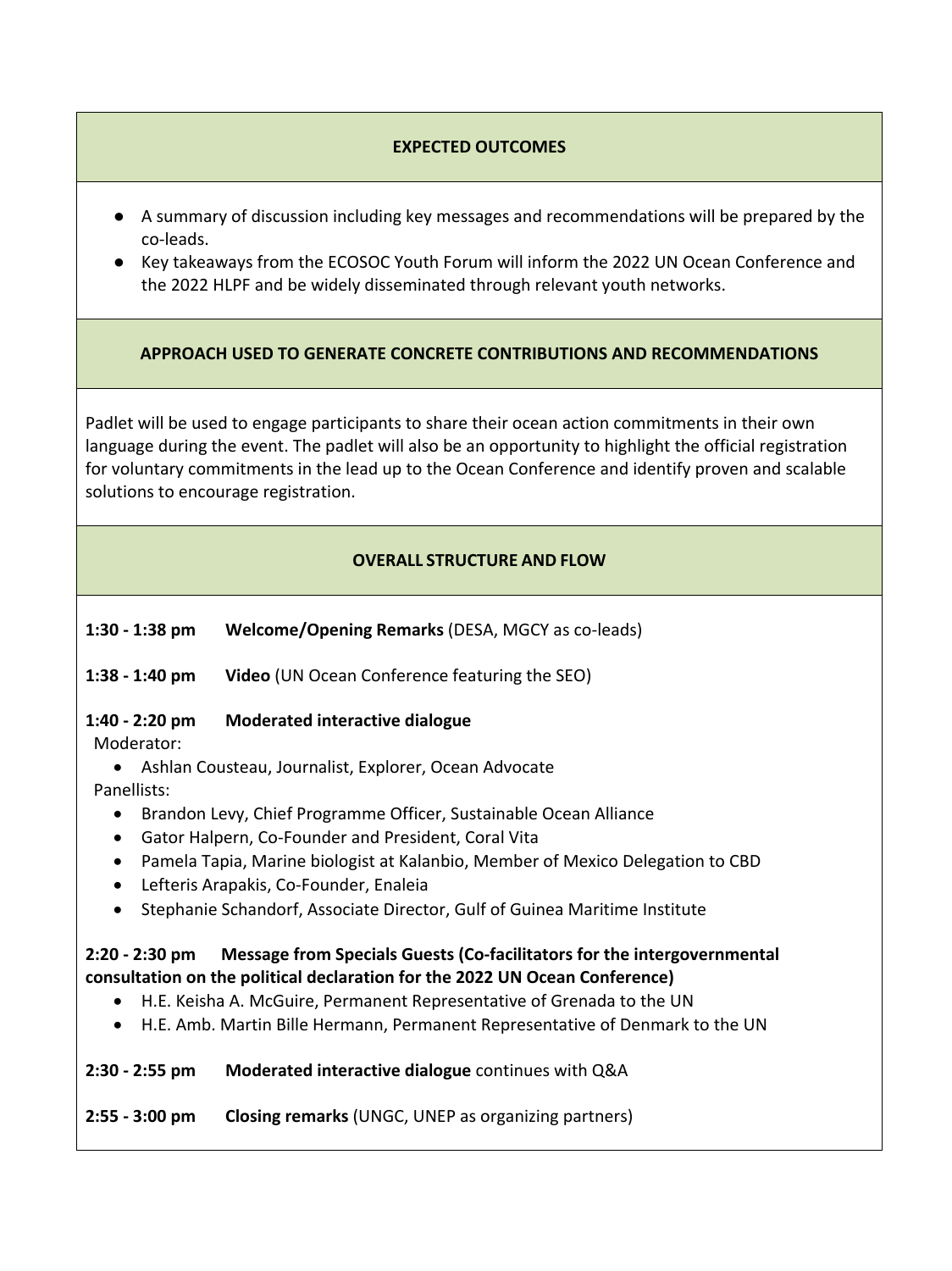#### **SESSION DISCUSSION QUESTIONS**

- How are young people mobilizing to support SDG 14 implementation, especially considering the impacts of the COVID-19 pandemic? Any high-impact youth-led initiatives to highlight?
- What would be good strategies and policy recommendations to effectively engage youth in ocean action?
- What are the key enabling conditions to allow youth to be active change makers in this field?
- How can we mobilize Ocean Action Commitments from youth organizations and networks in the lead up to the UN Ocean Conference?

#### **NAMES OF SESSION SPEAKERS AND MODERATOR(S)**

Special guests:

- Amb. Keisha A. McGuire, Permanent Representative of Grenada to the UN
- Amb. Martin Bille Hermann, Permanent Representative of Denmark to the UN

Moderator:

• Ashlan Cousteau, Journalist, Explorer, Ocean Advocate

Panellists:

- Brandon Levy, Chief Programme Officer, Sustainable Ocean Alliance
- Gator Halpern, Founder of Coral Vita
- Lefteris Arapakis, Founder of Enaleia
- Pamela Tapia Diaz, Marine Biologist at KALANBIO, Member of Mexican Delegation to CBD
- Stephanie Schandorf, Associate Director, Gulf of Guinea Maritime Institute

#### **OVERVIEW OF PREPARATORY EVENT/CONSULTATION**

Instead of a dedicated prep event/consultation, this session will build on the outcome from the global [online consultation,](https://sdgs.un.org/basic-page/global-online-consultation-sdgs-under-review-2022-high-level-political-forum-sustainable) which was set up by the UN Secretariat to seek inputs from all stakeholders, including the Children and Youth groups, on the following topics: SDGs under review during the 2022 HLPF (SDGs 4, 5, 14, 15 & 17), under the overarching theme "Building back better from the coronavirus disease (COVID-19) while advancing the full implementation of the 2030 Agenda for Sustainable Development".

The global online consultation was open from 17 February-22 March 2022, and the following questions were included for SDG 14:

● What has changed since the last time this Goal was reviewed at the HLPF? Any deviations in progress from what was expected (including due to COVID-19)?